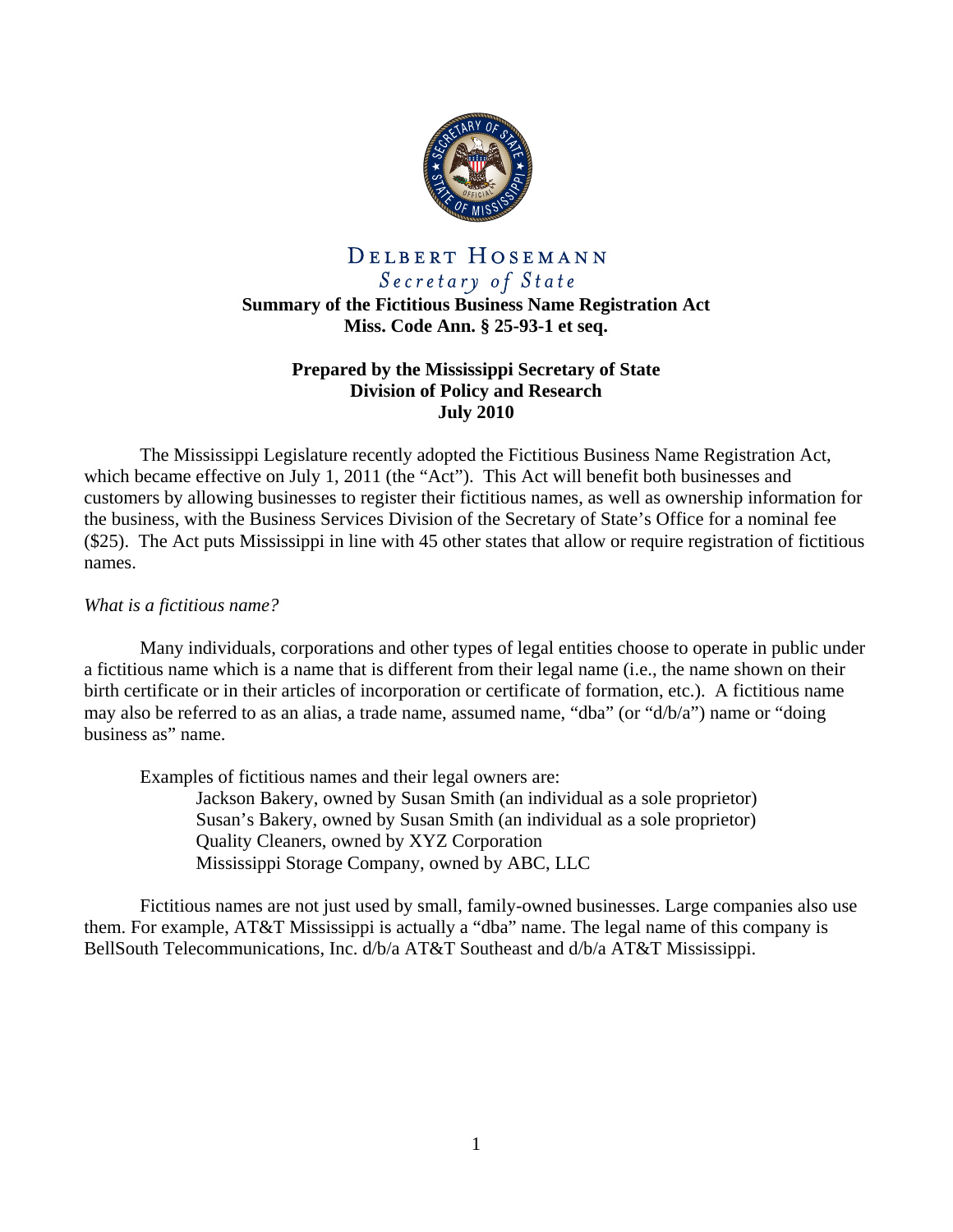#### *Why should a business register?*

 Though registration under the Act is completely voluntary, businesses might want to register their name for a number of reasons:

- Registering the name can serve to put other businesses on notice that a particular name is already in use. For example, anyone discovering that Susan Smith is using the name Jackson Bakery might be less likely to adopt a confusingly similar name.
	- o **Note**: However, the Act specifically states that registration does **not** grant the registrant the exclusive right to the use of the registered name.
- Similarly, should a trademark dispute arise between Susan Smith and another business, Ms Smith's registration could potentially add weight to her claim that she began using the "Jackson Bakery" mark in commerce prior to the other business' use of its claimed name.
- Lastly, should Ms. Smith seek a loan or want to open a separate bank account for her business, she might be required to register her fictitious name to comply with the bank's lending guidelines. With the adoption of the Act, Mississippi banks are likely to require businesses to register their fictitious names prior to obtaining a loan or opening an account in order to prevent fraudulent activity.

# *How will consumers benefit from the Act?*

- The Act requires the Secretary of State to provide on its website a searchable online database of all registered fictitious names. Since the Act provides consumers with a free, simple way to find out the identity and location of the true owner of a business that is using a fictitious name, this should enable consumers to make better decisions about with whom they deal and to help customers identify the liable party if a business transaction goes bad.
- Likewise, if consumers do not find a business's name in the fictitious names database, they are more likely to be more cautious in dealing with such business and therefore less likely to become a victim of fraudulent activity.

#### *What is the purpose of the Act?*

The stated purpose of the Act is "to establish a centralized, statewide system of voluntary registration of fictitious business names being used in this state in order to provide the public with the legal names of persons or entities doing business under a fictitious name."

#### *How long does the registration last?*

Registration of a fictitious name is for a term of five (5) years and is renewable indefinitely.

#### *How do I register and what kind of information must I provide? Can I register on-line?*

Online registration is not yet available. However, you can obtain a blank copy of the registration form online which you can print out by visiting the Secretary of State's website at http://www.sos.gov, clicking the "Business Services" tab, then "Fees and Forms," and finally "Other Filings." You will be asked to provide the legal name of your business; your Mississippi business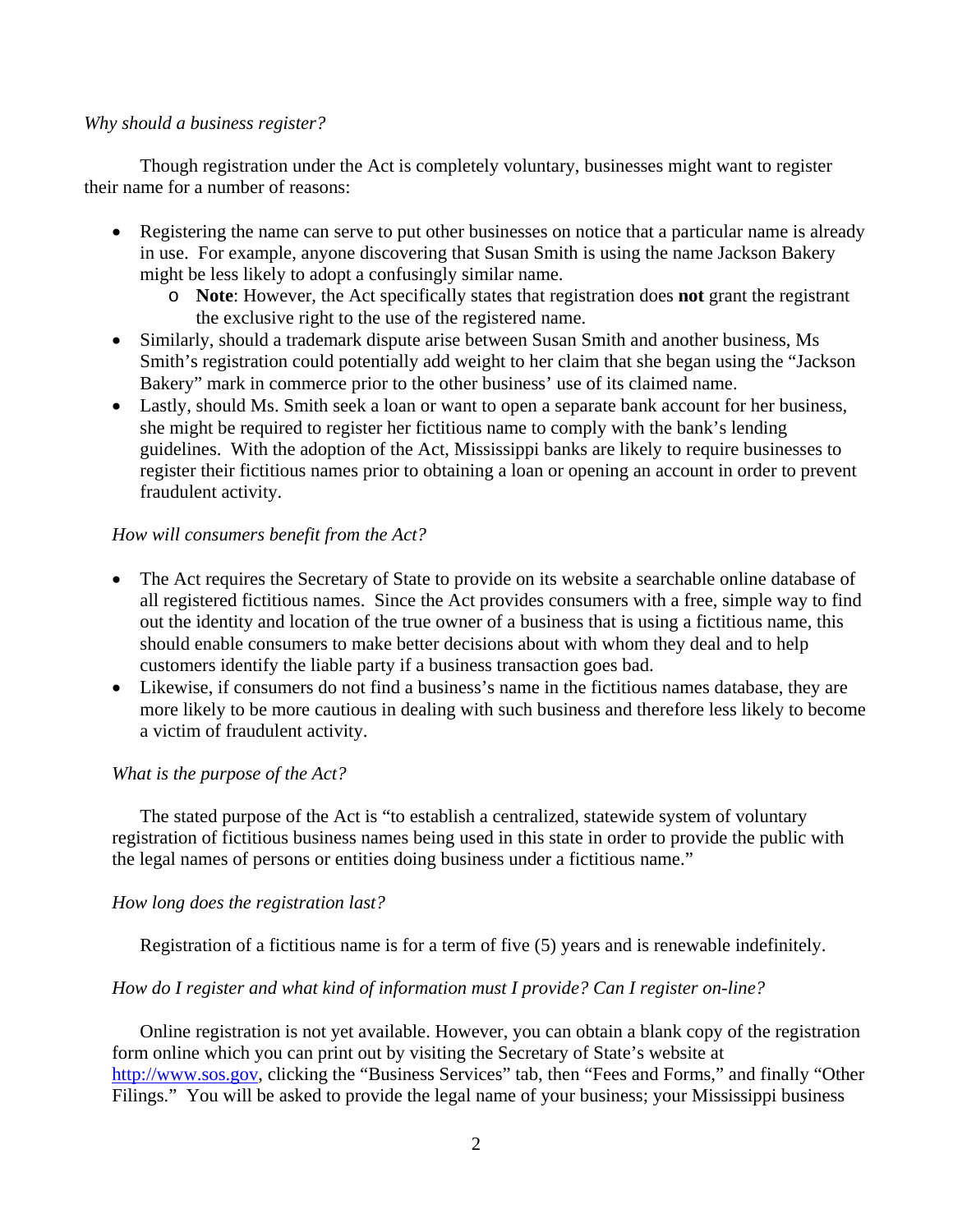ID number (for corporations and LLCs formed in Mississippi) or copy of your certificate of authority to do business in Mississippi (for businesses formed out of state); your business' mailing address; the street addresses of any businesses using your fictitious name; a short description of the nature of your business; and your business e-mail address, if any. The fee for registration is \$25. The form, fee and other materials requested should be filed with the Business Services Division.

## *Do I need to provide the address of all my locations? What if I add or change a location? Do I have to re-register?*

You should provide the street address of any location using the fictitious name that you are registering. In the event that you add or change a location, you should file an amendment of fictitious business name registration using the appropriate form on the Secretary of State's website.

#### *I don't have a street address for my business; I have a P.O. Box or operate out of my vehicle, etc. How do I provide my location?*

Our office recommends that you provide the street address of the location where you conduct the majority of your business, or, in the case of a vehicle, the location where it is usually stored.

## *If I register my fictitious name, does this mean that no one else can register the same name in the state or use the same name in the state?*

No. The Act specifically states that registration of a fictitious business name does not give the registrant the exclusive right to use the name.

#### *There is already a fictitious name registered in the database that is identical or similar to a name my business is currently using, but we are unrelated. Can I still register my fictitious name?*

Yes, you can. Per the Act, our office may not reject an application for registration of a fictitious business name merely because the name to be registered is similar or identical to an existing registered name. There is no limit to the number of entities which may register the same fictitious name.

#### *Same question as above, but the name is in the trademarks database, not the fictitious business name database. Can I still register my fictitious business name?*

Yes, you can. Our office may not reject an application for registration of a fictitious business name merely because the name to be registered is similar to an existing registered Mississippi trademark. However, our office recommends that if you are confronted with this circumstance you contact an attorney to determine your rights to the name.

#### *Where is the fictitious business name database located on the Secretary of State's website? Can I search by the name of the owner? Just the fictitious business name? Both?*

The fictitious business name database is included as part of the corporation and other entity names database, which is accessible through the Business Services section of the Secretary of State's